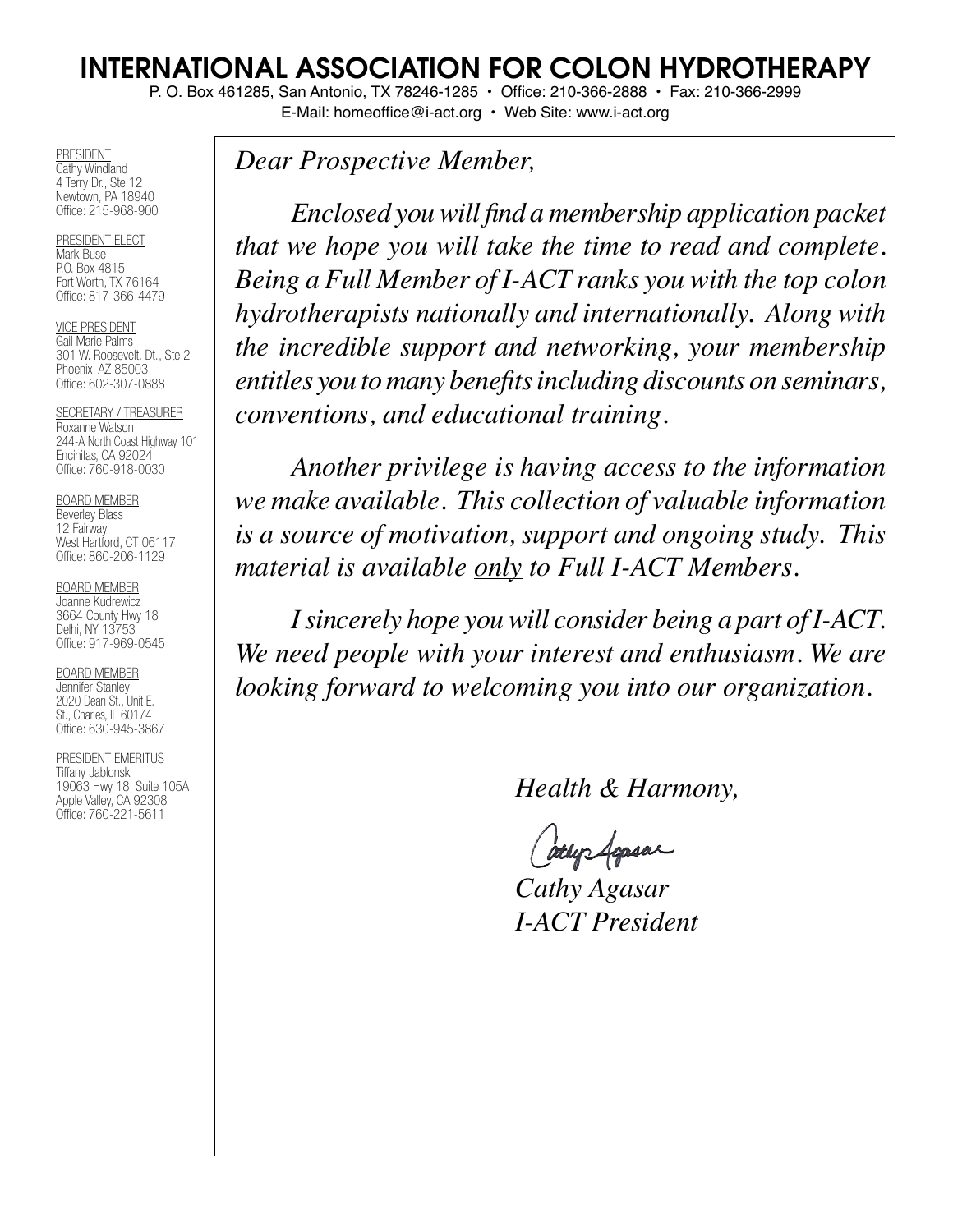# COLON HYDROTHERAPY FACT SHEET

## **What is Colon Hydrotherapy?**

Colon hydrotherapy, is a safe, effective method of removing waste from the large intestine. By introducing a small amount of water into the colon, the waste is softened and loosened, resulting in evacuation through natural peristalsis. This process is repeated a few times during a session. Colon hydrotherapy best benefits the body when used in combination with adequate nutrient and fluid intake as well as exercise. Today's sophisticated technology makes this health practice both safe and sanitary.

## **Sanitation**

Modern colon hydrotherapy equipment should be manufactured through compliance with strict FDA guidelines that dictate rigorous accountability. The FDA-registered equipment features temperature controlled water mixing and back flow prevention valves, pressure and temperature sensors, and a built-in chemical sanitizing unit or water purification unit. Disposable single-use rectal tubes, rectal nozzles, and/or speculums are highly recommended. The equipment should be plumbed to meet all local ordinances.

## **I-ACT's Work to Ensure Professional Standards**

The International Association for Colon Hydrotherapy (I-ACT) advocates the highest standards of education and professional conduct to assure properly administered colon hydrotherapy. Today, colon hydrotherapists are thoroughly trained professionals, who must pass rigorous testing and adhere to strict guidelines established by I-ACT. These professionals are well schooled in the administering of colon hydrotherapy.

## **Colon Hydrotherapy Client & Hydrotherapist Population**

There are an estimated 5,000 colon hydrotherapists in the United States. Hundreds of thousands of clients enjoy the therapeutic value of colon hydrotherapy. There are many medical, chiropractic, acupuncture and naturopathic doctors who prescribe colon hydrotherapy as an adjunct to treatment, and some insurance policies cover it.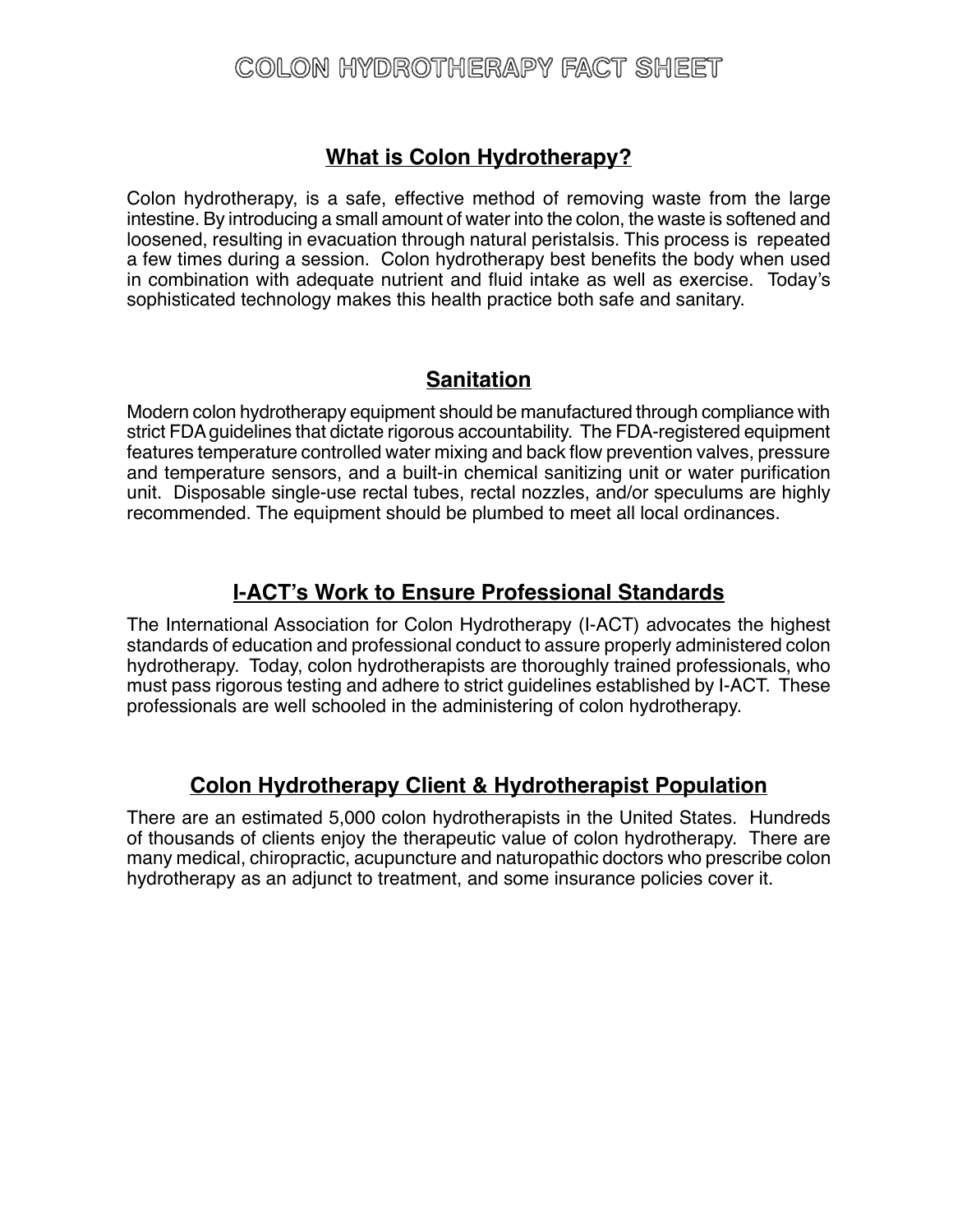## **Glossary**

Colon hydrotherapy Colon hydrotherapist Colon herapist<br>
Equipment Colon bydrotherapist Colon Session Equipment Device<br>Client Client Table Rectal Tube

Table **Table** Rectal Nozzle<br>
Speculum **Contract Obturator** 

### **Colon hydrotherapy:**

1. Hydrates the waste and the body. (hydrated bodily fluids are able to carry nutrients and waste more effectively, these fluids include lymph, blood, mucus, intercellular fluid and extra cellular fluid)

2. Softens and loosens waste. (it is easier for the bowel to evacuate softened, hydrated waste than a hard, dehydrated mass)

3. Water enters the bowel, softening and loosing waste, this creates the reflex for evacuation. The colon evacuates through normal peristalsis. This may be repeated several times during a session, thereby exercising the muscles which make up the colon.

### **Colon hydrotherapist:**

A person who has been trained to assist during the colon hydrotherapy session.

## **Equipment, instrument, device**

Colon hydrotherapy equipment does not have a motor nor a generator. It does not generate force, it controls force. Please do not call colon hydrotherapy equipment a machine, use the term equipment, instrument, or device.

## **Session**

Colon hydrotherapy is a service not a treatment. Colon hydrotherapists are not medical providers unless they have completed their education in one of the medical fields.

## **Client**

Colon hydrotherapy clients are not patients. They are receiving a specific service, for reasons of their own. If they require a medical provider, help them by knowing who in your area provides good quality medical help and refer them to that person.

## **Table**

The cushioned surface upon which a client of colon hydrotherapy rests is called a table.

## **Rectal Tube or Rectal Nozzle**

The small hollow tube which is inserted into the rectum approximately 3 inches and allows water to flow into the rectum and colon. This small tube remains in place during the evacuation of waste.

### **Speculum**

A rigid tube about five and a half inches long, a little less than three quarters of an inch in diameter, which enters approximately two and a half to three inches into the anal canal. A quarter inch water tube attaches to the side of the speculum that is away from the body, with a one inch waste tube attached on the far end.

## **Obturator**

The obturator is a stick with a smooth, half sphere on one end and a small handle on the other end. It is placed within the speculum to allow the speculum to enter the anal canal without disturbing the tissue.

### **Other Notes**

Please don't put the initials for colon hydrotherapist after your name, write it out in full. According to state law in most states, initials after your name is not allowed unless you have a degree from an accredited professional school. For certification, education is a must for a colon hydrotherapist. To complete Foundation Level Certification (Level 1) through I-ACT, the colon hydrotherapist must complete the 100 hours of training, and all requirements detailed in this packet and the Foundation Level Syllabi.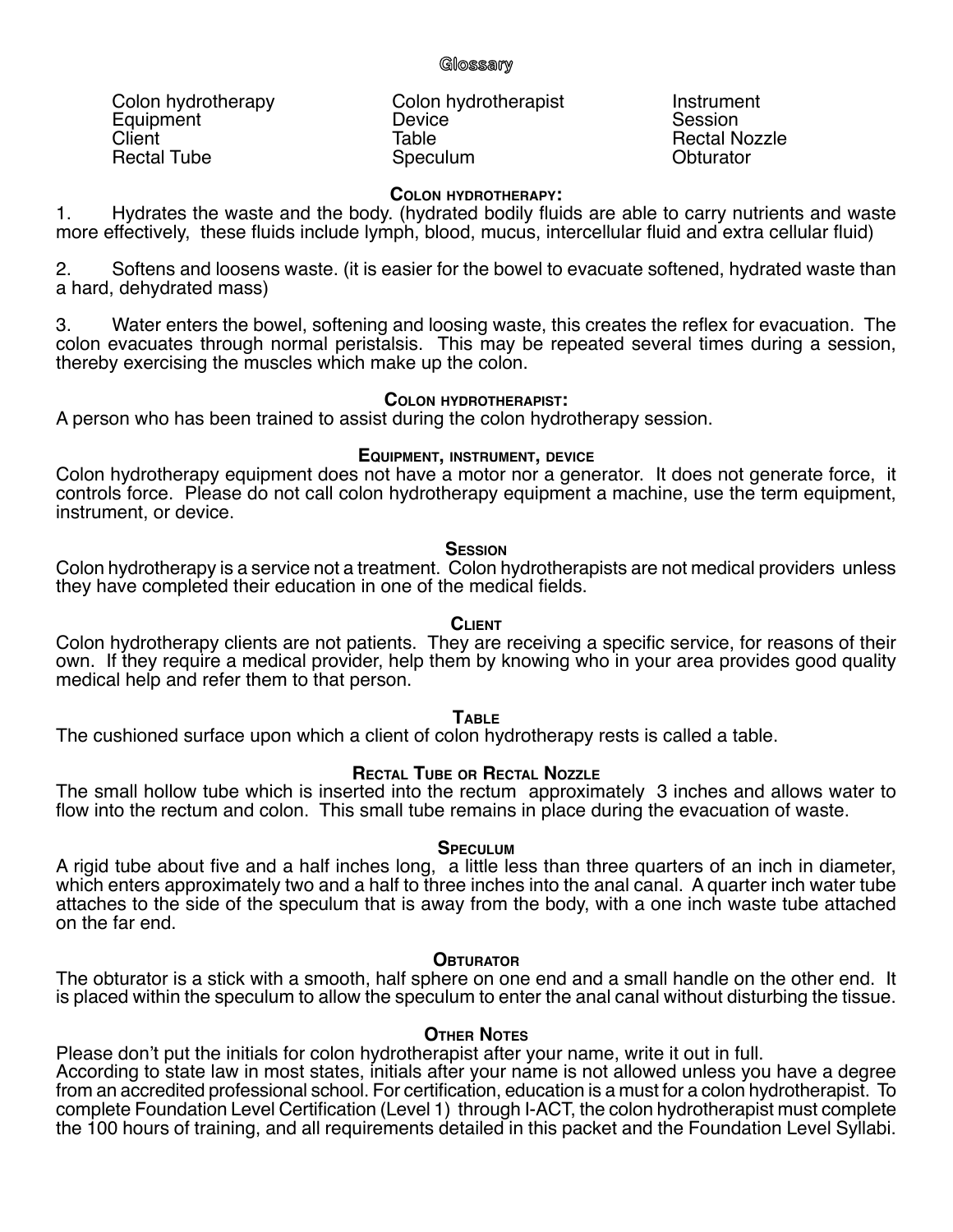# **I-ACT Policy Statements 1/1/2020**

I-ACT requires the use of currently registered FDA equipment and only disposable speculums, rectal tubes, or rectal nozzles. However, should the Therapist use reusable speculums, these speculums should, at a minimum, be autoclaved for sanitation and cleanliness (30 minutes). Additionally, the autoclave unit must be tested and inspected by competent authority at least four times per year- maintain documentation. (Under NO conditions should a disposable speculum or rectal tube be reused). Individuals that use reusable speculums and/or are not using FDA registered devices will be removed from I-ACT membership on 12/31/2018.

I-ACT recognizes the FDA classifies equipment used to instill water into the colon through a nozzle inserted into the rectum to evacuate the contents of the colon into three distinct classes; Class I (Enema Kits), Class II and Class III are (Colon Irrigation Systems). Follow the guidelines of your manufacturer, as approved by the FDA for the type of equipment (devices) you are using. Make no claims as to the use of your device other than those approved by the FDA.

The main differences between Class I and Class II devices:

The code of federal regulations CFR 876.5210 & 876.5220 describe the differences between the Class I and the Class II devices. From that regulation, a Class I device is an enema system and does not include "colonic irrigation devices". A "colon irrigation device" is a Class II device, which in part is described as: "The system is designed to allow evacuation of the contents of the colon during the administration of the colonic irrigation.

The Class I Device:

· The Class I device is defined as an enema system and may not have temperature control, temperature gauges or water purification as part of the device. Class I enema systems must be self-administered.

· Manufacturers of Class I devices are not required to have third party oversight as they need not comply with the good manufacturing practices and record keeping that are required of Class II manufacturers. Class I devices are not as heavily regulated and controlled by the FDA as Class II devices are.

· Owners of Class I devices may not market their service using the terms "colonics or colonic irrigation" in describing the scope of their practice of evacuating the contents of the lower bowel.

The Class II Device:

· The Class II Device is a "colonic irrigation device".

· Manufacturers of Class II devices are required to have third party oversight and must comply with the good manufacturing practices and record keeping that are required by the FDA. Class II devices are heavily regulated and controlled by the FDA.

· The FDA requires Class II devices to be sold and used on or at the order of a physician or health care practitioner. This may be different in each state.

Although I-ACT is not aware of any laws that preclude you from assisting an individual with an enema, I-ACT does want you to consider upgrading your equipment to the equipment that provides the greatest safeguards to the public. In this profession, that would be equipment marketed as Class II devices.

Remember that I-ACT strongly recommends that all I-ACT members use FDA registered Class II devices or devices equivalent to Class II devices regulated by the appropriate agency in your country. Only individuals using FDA registered equipment will be placed on the I-ACT Web Site. As of 12/31/2018, only individuals that use FDA registered devices may be I-ACT members. Purchase equipment at your own risk. Ensure you are in compliance with your local, state, federal and country guidelines. Ensure that equipment you purchase is cleared for use in your country.

I-ACT recognizes there are two distinct types of colon irrigation systems; open and closed systems. However, it is I-ACT policy that the colon hydrotherapist / technician is always in attendance / or is immediately available to the client throughout the session. The degree of assistance is to be in compliance with the instructions of the manufacturer of the equipment as registered with the FDA, and/or as directed by a physician.

The policy on insertion is to require the client to insert the rectal tube or speculum; or, follow the instruction of the referring physician; the guidelines of the manufacturer as approved by the FDA; or the directives from the authority of your city, county, state, or country ordinances.

I-ACT recommends that you do not put the initials (CT) for colon hydrotherapist after your name, write it out in full. According to most state laws, putting initials after your name is not allowed unless you are licensed or have a degree from an accredited professional school.

Advertising copy which states or implies that colon hydrotherapy can treat any disease, promise cure for any disease, or that makes unsubstantiated medical claims SHALL NOT be used.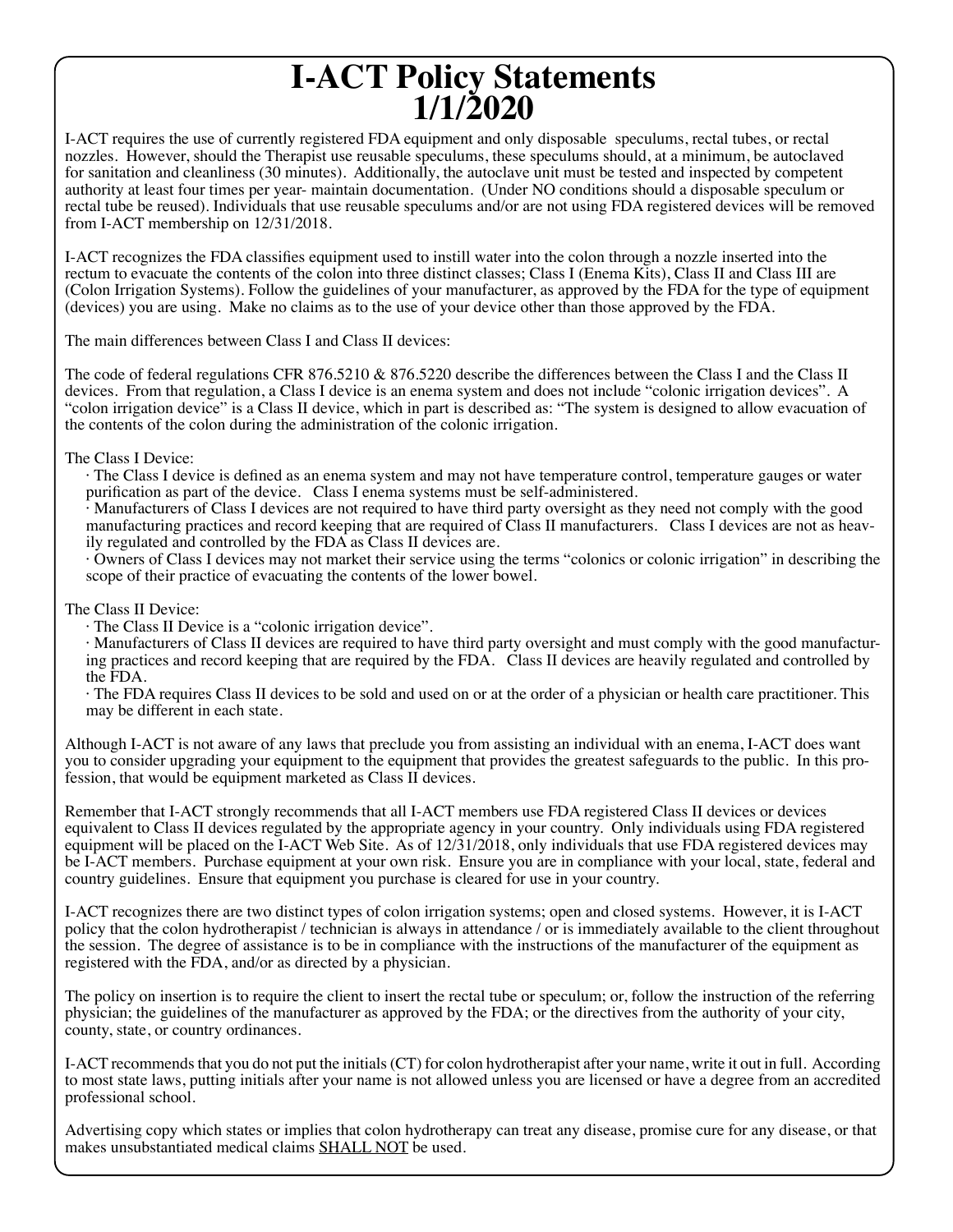# **I-ACT RECOGNIZED - COLON HYDROTHERAPY SCHOOLS**

Advanced Colonic Techniques School and Clinic 1750 30th Street, #35 Boulder, CO 80301 303-325-6718 JamesAllred.com@gmail.com

Alder Brooke Healing Arts 1477 Lake Dr. Eugene, OR 97404 541-513-7894 - taralyn@alderbrooke.com

Ancient Therapies Wellness Colonic School 2452 North Pantano Road Tucson, AZ 85715 (520) 535-8404 - ancienttherapiesllc@gmail.com

Arts for Vibrant Colon Health 1750 30th Street, #35 Boulder, CO 80301 303-243-4303 - madelineangelus@gmail.com

Bekki Medsker School 106 North Creek Drive Quinby, SC 29506-7202 843-679-0718 BMedskerSchool@att.net

Beverly Hills Wellness Center School of Colon Hydrotherapy 328 S. Beverly Drive Beverly Hills, CA 90212 310-284-8891

BioNaturally 410 Huntington Estates Manor Woodstock, GA 30188 770-649-0789 - karla@bionaturally.com

California Coastal Cleansing Institute 244-A North Coast Highway 101 Encinitas, CA 92024 760-918-0030 - lwrc159@gmail.com

Christian Wellness Center & Treatment Center 1011 Englewood Tyler, TX 75702 903-372-2652

Cloud 9 Spa Potterspury House , 3 Poundfield Rd. Potterspury, NN127QL, United Kingdom 44 1908 804804 - relax@cloud9spa.co.uk

Colonic Copenhagen School of Colon Hydrotherapy Landemarket 5, 2 floor Copenhagen K., 1119, Denmark 45-33-11-11-03

Colonic Network School (Formerly MIND BODY) 10911 West Ave San Antonio, TX 78213 210-308-8888 - info@colonic.net

Dharma Spirit School of Holistic Health 221 Cougar Point Road Canmore, Alb, Canada T1W 1A1 403-675-1111 - k.labonte@dharmaspirit.ca

Gentle Wellness Center 910 Broadway, Ste. #112 Santa Monica, CA 90404-2713 310-576-6360, suzanne@gwchealth.com

Hadiya Institute of Colon Hydrotherapy Lakeside Office Park 1830 Water Place NW, Suite 295 Atlanta, GA 30339 770-575-3644 - hadiyainstitute4cht@gmail.com

Internal Environment Institute California & traveling to you 760-900-6814 - francerobert@ieihealth.com

International Colonic Institute 125 Molynes Rd. Kingston, 2Jamaica West Indies 876-969-6124 - jblaufox@yahoo.com

International Colon Therapist Training Institute (ICTTI) 585 Seaborne Ave., Unit #1132B Port Coquitlam, BC V3B 0M3 Canada 778.819.1402 - info@colonhydrotherapyschool.com

International School of Colon Hydrotherapy 13878 Oleander Ave Juno Beach, FL 33408 561-775-9912 - info@cathysheaschool.com

Just Be Center 2324 Post Rd Fairfield, CT 06824 860-206-1129 - BeverleyBlass@gmail.com

Kalai International School 119 West Brodway Vancouver, BC V5T 1P4 Canada 604-875-6300 - amyho6682@gmail.com

Las Vegas Colon Hydrotherapy School & Clinic, LLC 1815 E. Charleston Blvd., Suite #5 Las Vegas, NV 89102 702-471-0088, fax 702-471-0089 - lasvegascolonics@yahoo.com Lifestream Colon Hydrotherapy Institute 1106 Main, #1740 Bastrop, TX 78602 512-326-3737

Living In Wellness, LLC (formerly Maui School of Colon Hydrotherapy) 8020 Warren Dr., NW Gig Harbor, WA 98335 253-649-0288 - cheriekolbo@earthlink.net

Prime Pacific Health Innovations School #1132 - 585 Seaborne Ave Port Coquitlam, British Columbia V3B 0M3 604-392-7019 - natascha@primepacifichealth.com

ReNew Life Wellness Center 15511 N. Florida Ave., suite C 2&3 Tampa, FL 33613 813-871-3200 - suzgray11@gmail.com

School of Colon Hydrotherapy Australaisa 3570 Orara Way Kungala, NSW, Australia 2460 6-12-6649 4464 - info@gumtreeretreat.com

St. John's Academy of Natural Healing & Sciences 7711 Hillmeade Rd. Bowie, MD 20720 301-262-5303

The Colonic Institute 3044 Third Ave. Bronx, NY 10451 718-992-7741 info@thecolonicinstitute.com

The Colorado Center for Living Arts 409 E. Prospect Rd. Fort Collins, CO 80525 970-472-0995

Waters of Life Cleansing & Renewal 711 W. 17th St., suite D9 Costa Mesa, CA 92627 714-472-5617 watersoflifecleansing@gmail.com

Welllmore Mind & Body Center 9600 Bellaire Blvd., Ste 112 Houston, TX 77036 713-777-7711 - cwonecw@yahoo.com

Although I-ACT recognizes these schools, it is your responsibility to ensure the school is structured to meet your needs. Ensure you have a contract for services with the school and an understanding about refunds if you are required to depart prior to completing your training.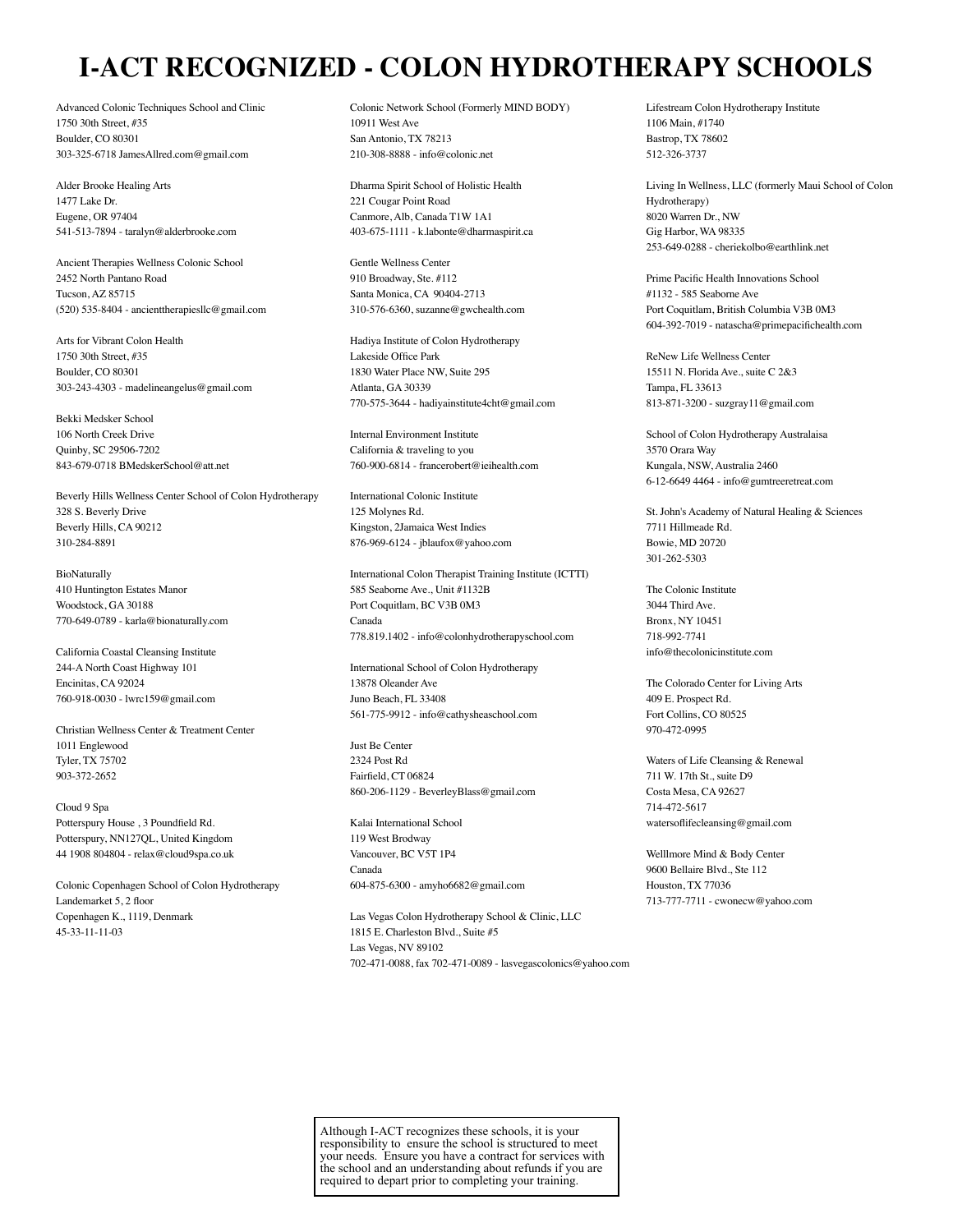## How to be Certified by I-ACT

*New Requirements as of 4/1/2021 Exams and their requirements* 

*Also review the guidelines on the website at http://www.i-act.org/foundationlevel.html*

#### **Professional Colon Hydrotherapy Training Course (265 hour course - 200 hours online, 65 hours in person)**

*Prerequisites for Entry into Training and Certification*

- *1. Any individual not using FDA registered devices may not be an I-ACT member and no I-ACT instructor/school may train any individual that does not use FDA registered devices.*
- *2. Each student MUST have a high school diploma or equivalent requirement showing they have achieved high school standards. This may be documented by diploma, GED or equivalency exam such as the Wunderlich Ability to Benefit Test. a. This must be completed prior to entering into training.*
- *3. I-ACT recommends that each new student receive 1-3 colonics prior to entering training. This recommendation can be waived if the student has contraindications to receiving colonics.*
- *4. Each student MUST show proof that they have taken a CPR Class and have a current CPR card. a. This must be completed prior to certification; however, it is strongly recommended this be accomplished before entering training.*
	- *b. The instructor/school must document completion of this requirement on the official I-ACT transcript.*

*5. Each student MUST be an I-ACT member prior to taking any I-ACT training. The Instructor / School must collect current I-ACT administration fee which covers:* 

*a. I-ACT Membership Application*

*b. NBCHT Membership Application including test fee*

*c. Cengage registration fees*

*This I-ACT administration fee MUST be received by the I-ACT Office prior to the start of any training either through Cengage, or training inperson at the training facility. This fee is non-refundable.*

#### **I-ACT Certified Instructor or I-ACT Recognized School Cengage 200 Hour Online Learning Modules**

Module W01 – Colon Hydrotherapy History/Theory/Practice (30 hours)

- Module W02 Anatomy & Physiology (60 hours)
- Module W03 Microbiology (25 hours)

Module W04 – Intestinal Health – Function vs. Dysfunction (14 hours)

Module W05 – Nutrition (16 hours)

Module W06 – Drug Interactions (10 hours)

Module W07 – Business Ethics (40 hours)

Module W08 – Complementary Modalities (5 hours)

#### **I-ACT Certified Instructor or I-ACT Recognized School In-Person 65 Hours Training**

Module 101 – Office Procedures (5 hours)

- Module 102 Health & Sanitation (5 hours)
- Module 103 Anatomy & Physiology of the Alimentary Tract (5 hours)
- Module 104 Practicum (50 hours)

#### **The Advanced Level**

#### *Prerequisites*

- 1. Must have a high school diploma/GED, or equivalent
- 2. Must have postsecondary education level A&P (equivalent to 3 semester hours)
- 3. Must have a current CPR card
- 4. Recommendation each new student should have received 1 3 colonics prior to entering training

5. Individual may not enter training for the Advanced Level (Level 3) until they have been fully certified by I-ACT at the Intermediate Level (Level 2) for a minimum of 1 year/ This is the date on the I-ACT Intermediate Level Certificate.

 -- Only exceptions are Licensed Health Care Providers (MD, DO, PA, RN, LAc, ND, Massage Therapists Licensed by the State Board of Medicine/Health, Etc.) - does not mean Estheticians, Reiki masters, etc.

6. Each student must attend a mandatory webinar on I-ACT Standard Office Procedures - put on by the I-ACT office before starting the classroom course.

#### *Requirements:*

1. 50-hours of training, 26 hours may be by webinar put on by the School / Instructor and 24 hours (3 days minimum including practicum) must be in the actual "brick and mortar" classroom of an active I-ACT instructor / school.

- 2. Must pay for, take and pass the I-ACT Advanced Level 3. Exam.
	- The Level 3 exam may only be offered after the 50-hour course is completed.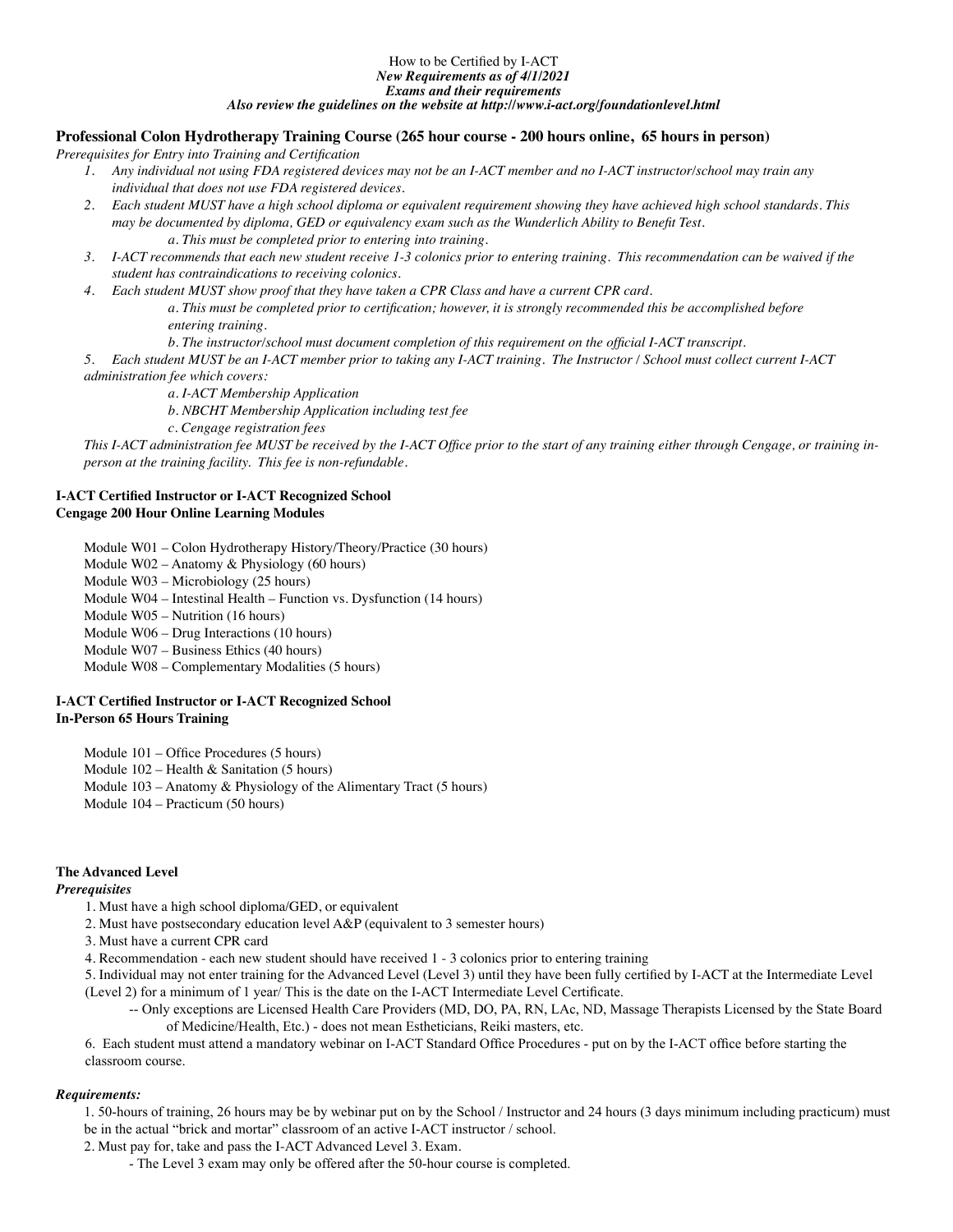## How to be Certified by I-ACT Continued *New Requirements as of 1/1/2018 Exams and their requirements Also review the guidelines on the website at http://www.i-act.org/foundationlevel.html*

#### **The Instructor Level**

*Prerequisites*

- 1. Must have a high school diploma/GED, or equivalent
- 2. Must have postsecondary education level A&P (equivalent to 3 semester hours)
- 3. Must have a current CPR card
- 4. Recommendation each new student should have received 1 3 colonics prior to entering training
- 5. Individual may not enter training for the Instructor Level (Level 4) until they have been fully certified by I-ACT at the Advanced Level (Level 3) for a minimum of 1 year/ This is the date on the I-ACT Advanced Level Certificate.
	- -- Only exceptions are Licensed Health Care Providers (MD, DO, PA, RN, LAc, ND, Massage Therapists Licensed by the State Board of Medicine/Health, Etc.) - does not mean Estheticians, Reiki masters, etc.
	- Request for Waiver Option to the one year between certification at Level 3 and starting the Instructor Level An individual that has previous experience training adult learners may apply for a waiver to the one-year time frame. The waiver must be in writing through the Senior Education Committee. Criteria for approval might include:
	- an individual who has had college level coursework in education.
	- an individual who has been trained as an instructor in the military.
	- an individual who is a state certified instructor (ie. massage instructor, etc).
	- Individuals who are "company" approved instructors are not eligible for the waiver.

6.Each instructor must be NBCHT Credentialed before Instructor certification will be offered (optional for International Instructors). 7. All individuals MUST take this instructor course BEFORE presenting their one hour presentation at the Convention. The Course must be completed and their power point Presentation sent to the I-ACT office no later than April 30 of the year of the desired exam at the convention. No later than May 15, the student will submit (to the I-ACT office) their 50 question exam (with answers and source documents), their class handouts, A&P review exam, evaluation forms, lesson plans (three minimum), textbooks, references, etc., (or provide via Kindle or I-Pad). Additionally, by May 15, the student will submit (to the I-ACT office), their enrollment application, enrollment agreement, class schedule of 100 hours, and the certificate of training completion that they will be using in their class.(see attachments for samples of these documents). Individuals that do not submit all requirements to the I-ACT office by May 15, will not be allowed to present their final hour presentation at the convention until the following year..

Each Instructor candidate must attend an Instructor training class put on by an I-ACT Instructors or an I-ACT School

#### *Requirements:*

1. Each instructor must be NBCHT Credentialed before Instructor certification will be offered (optional for International Instructors). 2. All individuals MUST take the 60 Hour instructor course BEFORE presenting their one hour presentation at the Convention. The Course must be completed and their power point Presentation sent to the I-ACT office no later than April 30 of the year of the desired exam at the convention. No later than May 15, the student will submit (to the I-ACT office) their 50 question exam (with answers and source documents), their class handouts, A&P review exam, evaluation forms, lesson plans (three minimum), textbooks, references, etc., (or provide via Kindle or I-Pad). Additionally, by May 15, the student will submit (to the I-ACT office), their enrollment application, enrollment agreement, class schedule of 100 hours, and the certificate of training completion that they will be using in their class.(see attachments for samples of these documents). Individuals that do not submit all requirements to the I-ACT office by May 15, will not be allowed to present their final hour presentation at the convention until the following year..

3. Must demonstrate one hour of teaching at an I-ACT Convention - eight people in attendance desired.

ATTENTION - ALL Individuals seeking to achieve the Instructor status at the next Convention MUST be registered for the Convention and MUST have checked the Instructor block BEFORE April 30, of that year.

Any individual that does not meet the April 30 cutoff, MUST then register for the next annual Convention.

#### **Testing Policy:**

1. Members will be allowed to take a test 2 times without additional test fees. If the member fails the exam 2 times they will be required to show additional training before they can retest. They may retest and pay \$75 for the test. If they fail this test, they will be required to wait 6 months and show they have had additional training before they can retest and pay an additional \$75 test fee. If the person does not pass this exam they will be required to retrain with A & P at a school, instructor or tutor and present a transcript.

2. Maximum time allowed for Advanced Level (Level 3) exam shall be 3 hours. This time may be extended by the proctor as required for International students that English is not their first language or if the student has documented learning disabilities.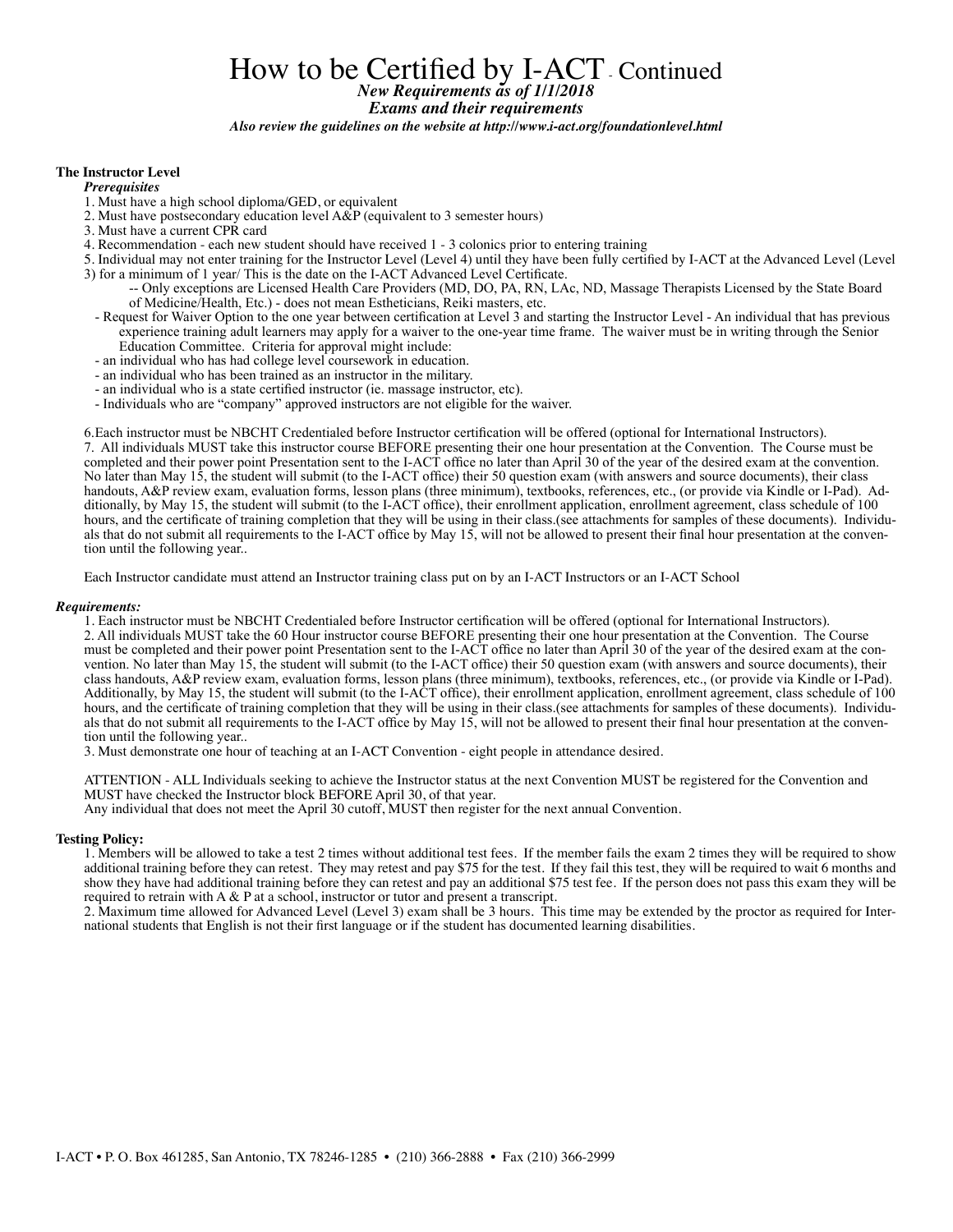# *INTERNATIONAL ASSOCIATION FOR COLON HYDROTHERAPY APPLICATION*

(Note: Not Required for those entering Professional Colon Hydrotherapy Training Program)

## **Which of the following classifications of membership correspond to your situation?**

### **Affiliate Member** (groups, organizations, or companies)

\$250 per year -- Groups, organizations, or companies who want to support the growth of colon hydrotherapy and the goals of this Association are invited to become Affiliate Members of I-ACT. Affiliate Members subscribe to I-ACT's ethical and professional guidelines, receive a newsletter subscription and can designate a representative to serve on committees. Affiliate Members are not eligible to vote and are not eligible to serve as an officer or a member of the Board of Directors.

## **Full Member** (Professional colon hydrotherapist) How did you hear about I-ACT\_\_\_\_\_\_\_\_\_\_\_\_\_\_\_\_\_\_\_\_\_\_

## $$150$  - {International Members pay  $$125 - U.S.$  funds}

(Please provide a passport size picture) -- Professional colon hydrotherapists are welcome to join I-ACT as Full Members. A Full Member has one vote, receives a newsletter subscription and is eligible to serve as an officer, member of the Board of Directors, or on committees. Dues are required annually. Membership will lapse if dues are not paid in a timely manner.

| $\Box$ <b>Donating Member</b> (clients, health care practitioners, family, friends)<br>\$35                                                                                                                                                                                                                                                                                                                                                                                                                                  |             |
|------------------------------------------------------------------------------------------------------------------------------------------------------------------------------------------------------------------------------------------------------------------------------------------------------------------------------------------------------------------------------------------------------------------------------------------------------------------------------------------------------------------------------|-------------|
| or ________________________________Goods and Services (please specify)<br>Individuals who want to support the growth of colon hydrotherapy and the goals of this Association are encouraged to join I-ACT as Donating Members. A Donating<br>Member receives a newsletter subscription, can serve on committees or advisory boards, but is not eligible to vote or serve as an Officer or member of the Board of Directors.                                                                                                  |             |
| $\Box$ Patron Member (clients, health care practitioners, family, friends)<br>\$75 or \$ or \$ or \$ or \$ or \$ or & between the growth of colon hydrotherapy and the goals of this Association are encouraged to join I-ACT as Patron Members. A Patron Member<br>receives a newsletter subscription, other communications from the office and other Patron Member benefits. He/she can serve on committees or advisory boards, but is<br>not eligible to vote or serve as an Officer or member of the Board of Directors. |             |
| Enclosed is my payment of \$_______________________by $\Box$ Check $\Box$ Mastercard $\Box$ Visa $\Box$ Discover $\Box$ AMEX                                                                                                                                                                                                                                                                                                                                                                                                 |             |
|                                                                                                                                                                                                                                                                                                                                                                                                                                                                                                                              |             |
| Cardholder's Name                                                                                                                                                                                                                                                                                                                                                                                                                                                                                                            |             |
|                                                                                                                                                                                                                                                                                                                                                                                                                                                                                                                              |             |
|                                                                                                                                                                                                                                                                                                                                                                                                                                                                                                                              |             |
|                                                                                                                                                                                                                                                                                                                                                                                                                                                                                                                              |             |
|                                                                                                                                                                                                                                                                                                                                                                                                                                                                                                                              |             |
| Country $\_\_$                                                                                                                                                                                                                                                                                                                                                                                                                                                                                                               |             |
|                                                                                                                                                                                                                                                                                                                                                                                                                                                                                                                              |             |
|                                                                                                                                                                                                                                                                                                                                                                                                                                                                                                                              |             |
|                                                                                                                                                                                                                                                                                                                                                                                                                                                                                                                              |             |
| Country $\_\_$                                                                                                                                                                                                                                                                                                                                                                                                                                                                                                               |             |
|                                                                                                                                                                                                                                                                                                                                                                                                                                                                                                                              |             |
| Please tell us about yourself:                                                                                                                                                                                                                                                                                                                                                                                                                                                                                               |             |
|                                                                                                                                                                                                                                                                                                                                                                                                                                                                                                                              |             |
|                                                                                                                                                                                                                                                                                                                                                                                                                                                                                                                              |             |
| Have you ever been convicted of a felony or other misdemeanor, please describe:                                                                                                                                                                                                                                                                                                                                                                                                                                              |             |
| If you are a colon hydrotherapist, please answer the following questions:                                                                                                                                                                                                                                                                                                                                                                                                                                                    |             |
|                                                                                                                                                                                                                                                                                                                                                                                                                                                                                                                              |             |
| How many clients per week do you currently see? ______ What type of equipment do you use?___________                                                                                                                                                                                                                                                                                                                                                                                                                         |             |
|                                                                                                                                                                                                                                                                                                                                                                                                                                                                                                                              |             |
|                                                                                                                                                                                                                                                                                                                                                                                                                                                                                                                              | Page 1 of 2 |